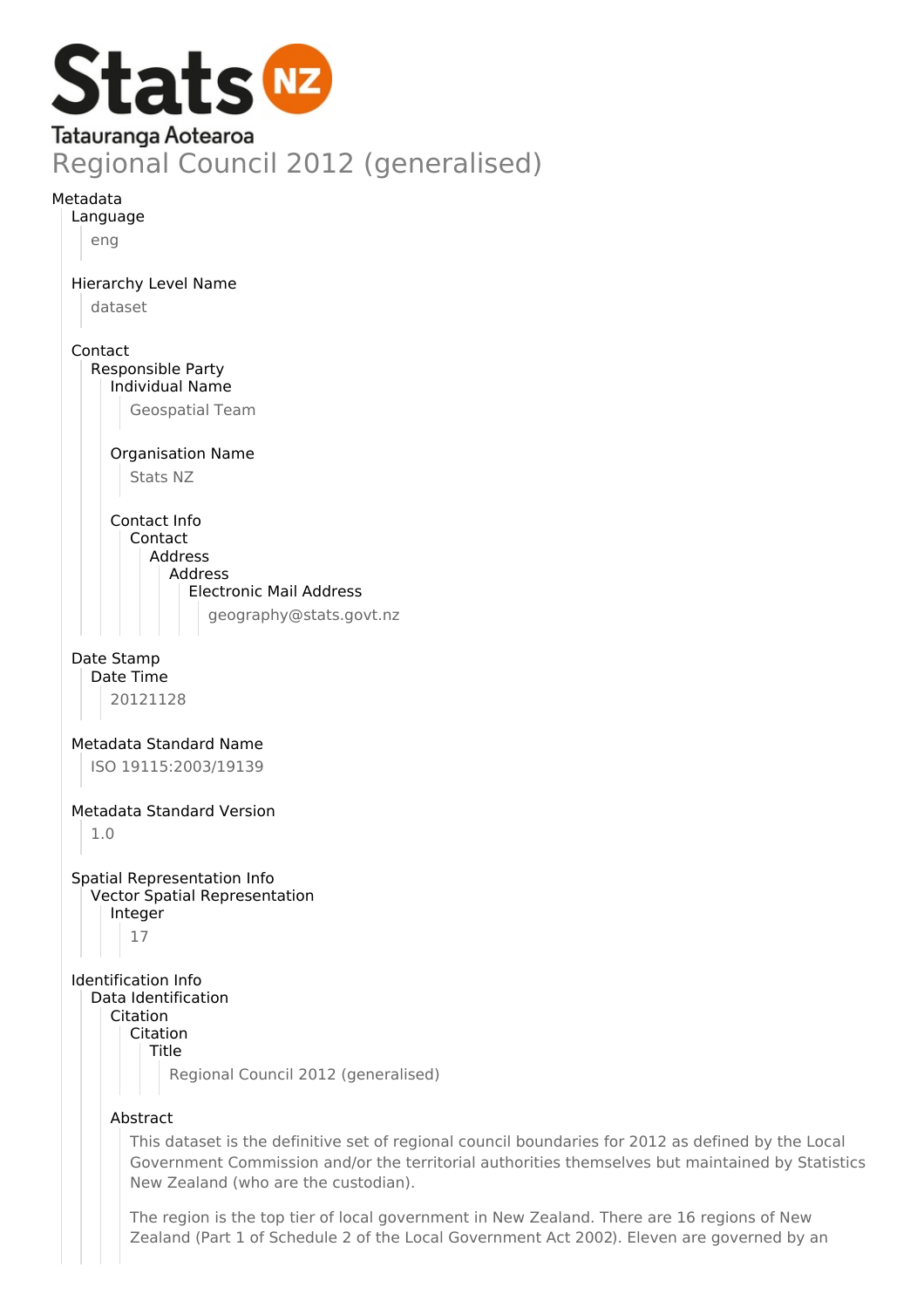elected regional council, while five are governed by territorial authorities (the second tier of local government) who also perform the functions of a regional council and thus are known as unitary authorities. These unitary authorities are Auckland Council, Nelson City Council, Gisborne, Tasman, and Marlborough District Councils. The Chatham Islands Council also perform some of the functions of a regional council, but is not strictly a unitary authority. Unitary authorities act as regional councils for the purposes of a wide range of Acts and regulations. Regional council areas are based on water catchment areas. Regional councils are responsible for the administration of many environmental and public transport matters.

Regional Councils were established in 1989 after the abolition of the 22 local government regions. The local government act 2002, requires the boundaries of regions to confirm as far as possible to one or more water catchments. When determining regional boundaries, the local Government commission gave consideration to regional communities of interest when selecting water catchments to included in a region. It also considered factors such as natural resource management, land use planning and environmental matters. Some regional boundaries are conterminous with territorial authority boundaries but there are many exceptions. An example is Taupo District, which is split between four regions, although most of its area falls within the Waikato Region. Where territorial local authorities straddle regional council boundaries, the affected area have been statistically defined in complete area units. Generally regional councils contain complete territorial authorities.

The unitary authority of the Auckland Council was formed in 2010, under the Local Government (Tamaki Makarau Reorganisation) Act 2009, replacing the Auckland Regional Council and seven territorial authorities.

The seaward boundary of any costal regional council is the twelve mile New Zealand territorial limit.

Regional councils are defined at meshblock and area unit level.

Regional Councils included in the 2012 digital pattern are:

## **Regional Council Code Regional Council Name**

| 01 | Northland Region            |
|----|-----------------------------|
| 02 | Auckland Region             |
| 03 | Waikato Region              |
| 04 | Bay of Plenty Region        |
| 05 | Gisborne Region             |
| 06 | Hawke's Bay Region          |
| 07 | Taranaki Region             |
| 08 | Manawatu-Wanganui<br>Region |
| 09 | <b>Wellington Region</b>    |
| 12 | <b>West Coast Region</b>    |
| 13 | Canterbury Region           |
| 14 | Otago Region                |
| 15 | Southland Region            |
|    |                             |